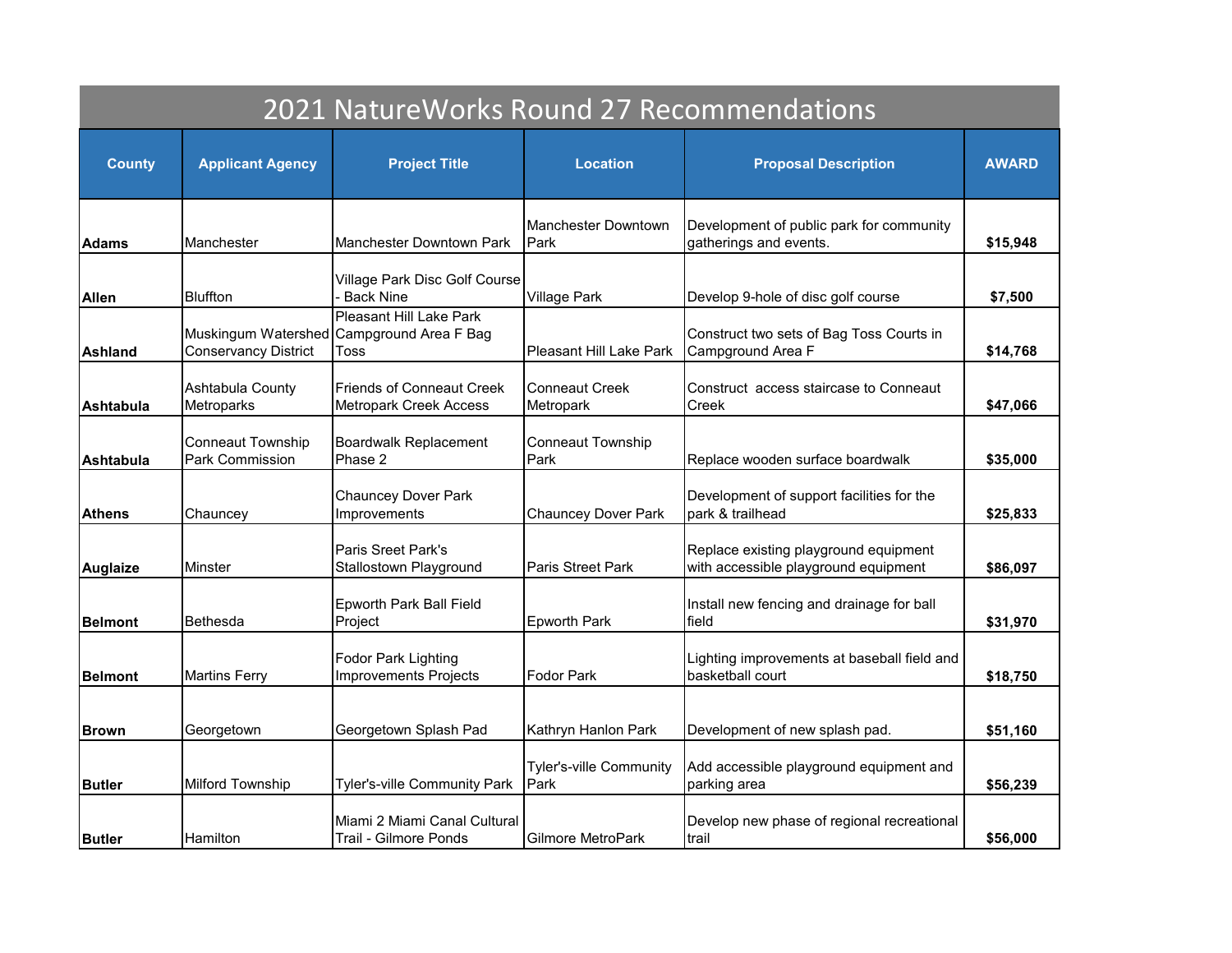|                 |                               | Augusta Township                    |                             |                                                      |          |
|-----------------|-------------------------------|-------------------------------------|-----------------------------|------------------------------------------------------|----------|
|                 |                               | <b>Community Park Walking</b>       | Augusta Township            |                                                      |          |
| Carroll         | Augusta Township              | Trail                               | <b>Community Park</b>       | Construct 0.5 mile of multi-use trail                | \$22,120 |
|                 |                               |                                     |                             |                                                      |          |
|                 |                               | 5th Street Park Playground          |                             |                                                      |          |
| Carroll         | Carrollton                    | <b>Equipment Assembly Project</b>   | 5th Street Park             | Addition of a play structure                         | \$4,473  |
|                 |                               | Melvin Miller Park Parking,         |                             | Paving and resurfacing of parking lot and            |          |
|                 |                               | Driveway, and Pickleball            |                             | main driveways. Addition of pickleball               |          |
| Champaign       | Urbana                        | Improvements                        | Melvin Miller Park          | courts.                                              | \$49,666 |
|                 |                               |                                     |                             |                                                      |          |
|                 | Enon                          | <b>Enon Park Fitness Trail</b>      | Enon Park                   | Extend and widen existing trail. Install<br>benches. |          |
| <b>Clark</b>    |                               |                                     |                             |                                                      | \$43,500 |
|                 | <b>Clark County Park</b>      | Hertzler House & Barn ADA           | George Rogers Clark         | Improvements to provide better access to             |          |
| <b>Clark</b>    | <b>District</b>               | Improvements                        | Park                        | Hertzler Barn and Hertzler House.                    | \$27,869 |
|                 |                               |                                     |                             |                                                      |          |
|                 | <b>Clark County Park</b>      |                                     | Little Miami Scenic         | Install well and pump providing potable              |          |
| <b>Clark</b>    | District                      | <b>Beatty Station Water Project</b> | <b>Trail/Beatty Station</b> | water to park.                                       | \$13,612 |
|                 |                               |                                     |                             |                                                      |          |
|                 |                               | Nisbet Park Gazebo                  |                             |                                                      |          |
| <b>Clermont</b> | Loveland                      | <b>Replacement Project</b>          | <b>Nisbet Park</b>          | Replacement of existing gazebo.                      | \$85,000 |
|                 |                               |                                     |                             |                                                      |          |
|                 |                               | Sabina Park Improvements            |                             | Develop dog park, add grills &tables, and            |          |
| <b>Clinton</b>  | Sabina                        | Stage 2                             | Sabina Village Park         | complete playground upgrades.                        | \$16,968 |
|                 |                               |                                     |                             |                                                      |          |
|                 | Wilmington Parks and          | <b>Athletic Courts Surface</b>      | J.W. Dever Williams Jr.     |                                                      |          |
| <b>Clinton</b>  | Recreation                    | Rehabilitation                      | <b>Memorial Park</b>        | Renovate basketball and tennis courts.               | \$15,840 |
|                 |                               |                                     |                             | Resurfacing a basketball court &                     |          |
|                 |                               | <b>Hammond Park</b>                 |                             | conversion of one court into a volleyball            |          |
| Columbiana      | Wellsville                    | Improvements                        | <b>Hammond Park</b>         | court                                                | \$23,250 |
|                 |                               |                                     |                             |                                                      |          |
|                 |                               | Park Planting Upgrade               |                             |                                                      |          |
| Columbiana      | New Waterford                 | Project                             | Ferguson Park               | Planting of trees & shrubs                           | \$22,870 |
|                 |                               |                                     |                             |                                                      |          |
|                 |                               | <b>Centennial Park Light</b>        |                             |                                                      |          |
| Columbiana      | Salem                         | Upgrades Project                    | <b>Centennial Park</b>      | Replace all park lights with LED lights              | \$6,016  |
|                 |                               |                                     | Unger Park, 1303            |                                                      |          |
|                 |                               |                                     | Bucyrus-Nevada Rd.,         | Creation of a multi-use loop trail in Unger          |          |
| <b>Crawford</b> | <b>Crawford Park District</b> | <b>Unger Park Trail</b>             | Bucyrus, OH 44820           | Park.                                                | \$46,944 |
|                 |                               |                                     |                             | Installation of a prefabricated restroom             |          |
| <b>Crawford</b> | Galion                        | <b>Cobey Park Restroom</b>          | <b>Cobey Park</b>           | facility in Cobey Park.                              | \$6,437  |
|                 |                               |                                     |                             |                                                      |          |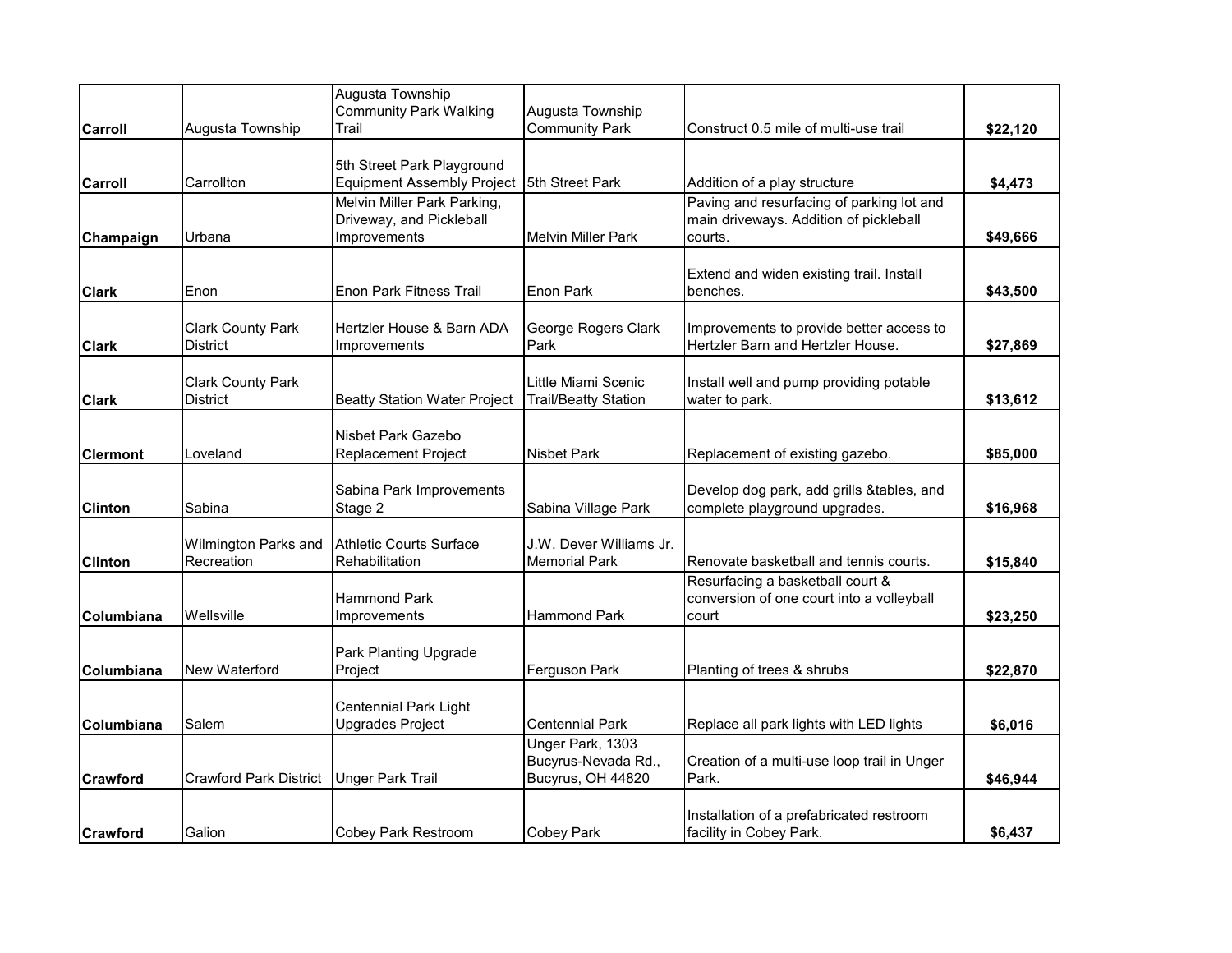|                  |                                    |                                         | Lake Erie shoreline -          | 1700 linear ft of lakefront trail supporting  |           |
|------------------|------------------------------------|-----------------------------------------|--------------------------------|-----------------------------------------------|-----------|
|                  |                                    | <b>I</b> Beulah Park-Euclid Beach       | east gateway is Euclid         | equitable access and mitigating erosion       |           |
| Cuyahoga         | Cuyahoga County                    | Connector Trail - Phase 1               | <b>Beach Park</b>              | along Lake Erie                               | \$150,000 |
|                  |                                    | Lakewood Park Foster Pool               |                                | Renovate Foster Pool and other amenities      |           |
| Cuyahoga         | Lakewood                           | Improvements                            | Lakewood Park                  | at Lakewood Park                              | \$150,000 |
|                  |                                    |                                         |                                |                                               |           |
|                  |                                    |                                         |                                |                                               |           |
| Cuyahoga         | <b>Fairview Park</b>               | Bain Park Playground Project Bain Park  |                                | Replacement of existing playground            | \$111,232 |
|                  |                                    | Main City Park Restroom                 |                                |                                               |           |
| <b>Darke</b>     | Greenville                         | Renovation                              | <b>City Park</b>               | Renovation of existing restrooms              | \$27,646  |
|                  |                                    |                                         |                                |                                               |           |
|                  |                                    |                                         |                                |                                               |           |
| <b>Defiance</b>  | Defiance                           | Kingsbury Park Playground               | <b>Kingsbury Park</b>          | Replace existing playground equipment         | \$49,839  |
|                  |                                    | Pickleball Court - Scioto               |                                |                                               |           |
| <b>Delaware</b>  | Scioto Township                    | <b>Township Park</b>                    | Scioto Park                    | <b>Construct two fenced Pickleball Courts</b> | \$49,311  |
|                  |                                    |                                         |                                |                                               |           |
|                  |                                    | <b>Reservoirs Park Fishing Pier</b>     |                                | Construct new fishing pier, access walk,      |           |
| <b>Delaware</b>  | Sunbury                            | & ADA Access Walk                       | <b>Reservoirs Park</b>         | and parking lot.                              | \$46,974  |
|                  |                                    | Vermilion Beach Coastal                 | Adjacent to Main Street        | Acquisition of .0778 acres of land adjacent   |           |
| Erie             | Vermilion                          | <b>Access Expansion</b>                 | Beach                          | to Main Street Beach.                         | \$40,000  |
|                  |                                    |                                         |                                |                                               |           |
|                  |                                    | Otte Park-Baseball Field                | Otte Park off Summit           |                                               |           |
| <b>Fairfield</b> | Pleasantville                      | Improvents                              | Street                         | Improvements to an existing baseball field    | \$45,000  |
|                  |                                    | <b>Educational Wetlands and</b>         | <b>AHA! Children's</b>         | Develop loop trails at AHA! Children's        |           |
| <b>Fairfield</b> | Lancaster                          | <b>Trails at AHA</b>                    | Museum                         | Museum                                        | \$44,342  |
|                  |                                    |                                         |                                |                                               |           |
|                  |                                    | <b>Bloomingburg Park</b>                | Bloomingburg                   |                                               |           |
| <b>Fayette</b>   | Bloomingburg                       | Renovation                              | <b>Community Park</b>          | Install new playground equipment              | \$26,479  |
|                  | Westerville, Parks &<br>Recreation |                                         |                                |                                               |           |
| <b>Franklin</b>  | Department                         | <b>Westerville Veterans</b><br>Memorial | <b>Westerville Sports Park</b> | Develop new Veterans Memorial                 | \$150,000 |
|                  |                                    |                                         |                                |                                               |           |
|                  |                                    | Henceroth Park Playground               |                                |                                               |           |
| <b>Franklin</b>  | <b>Grove City</b>                  | Update                                  | <b>Henceroth Park</b>          | Replace existing playground pieces            | \$123,156 |
|                  |                                    |                                         |                                |                                               |           |
|                  |                                    |                                         |                                |                                               |           |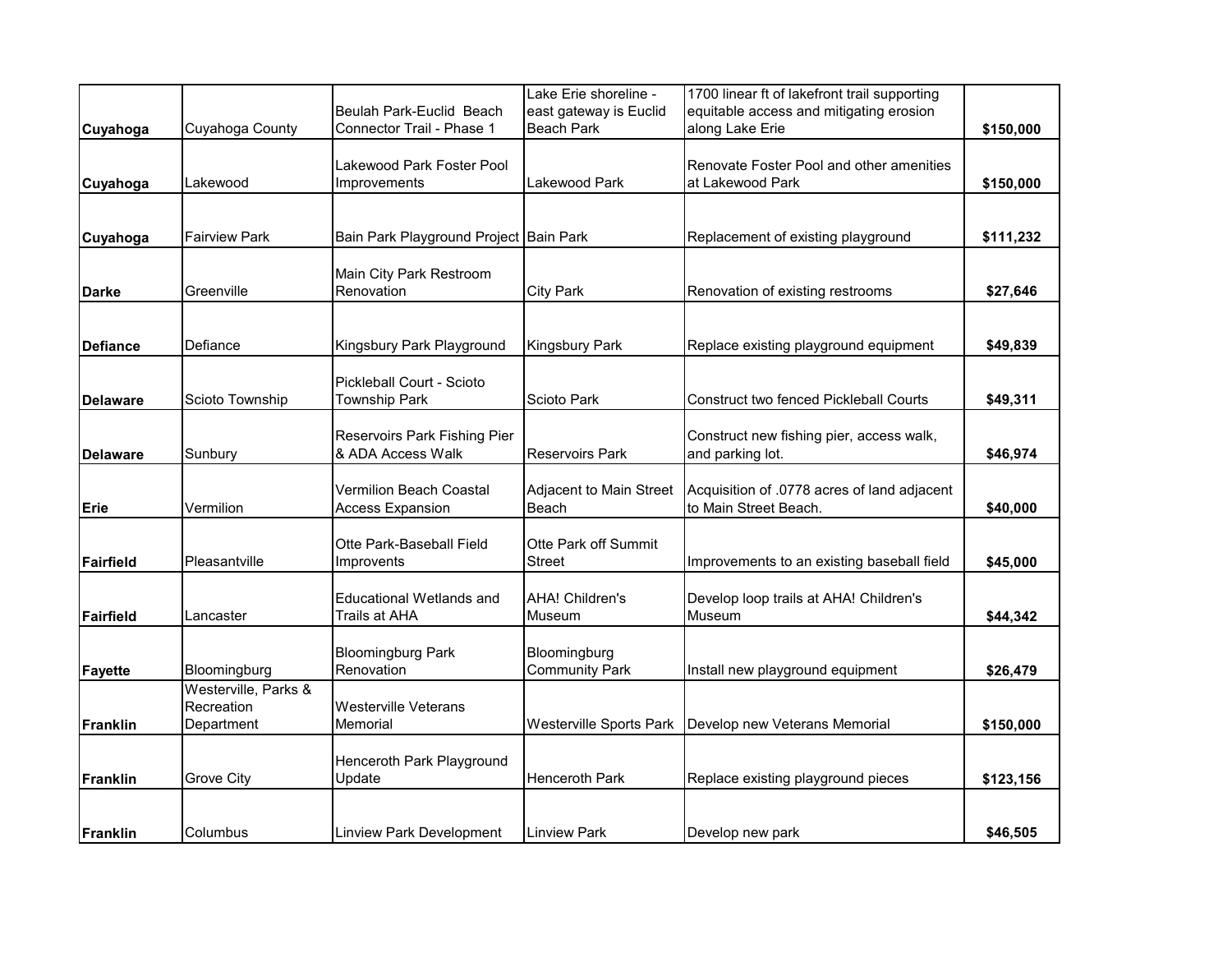| <b>Fulton</b>   | Swanton                                  | Memorial Park Playground<br>Improvements                                     | <b>Memorial Park</b>                          | Install new, inclusive playground<br>equipment.                                                                      | \$20,447  |
|-----------------|------------------------------------------|------------------------------------------------------------------------------|-----------------------------------------------|----------------------------------------------------------------------------------------------------------------------|-----------|
| Gallia          | O.O. McIntyre Park<br><b>District</b>    | Shelters & Barn Reroof<br>Project                                            | Raccoon Creek County<br>Park                  | Replace roof on barn & six shelters                                                                                  | \$27,222  |
| Geauga          | <b>Bainbrige Township</b>                | <b>Brainbridge Township</b><br>Settler's Park Playground                     | Settler's Park                                | Install playground equipment.                                                                                        | \$44,079  |
| <b>Greene</b>   | <b>Bath Township</b>                     | <b>Bath Township Community</b><br><b>Park Fitness Course</b>                 | <b>Bath Township</b><br><b>Community Park</b> | Install a new fitness course & park benches                                                                          | \$42,000  |
| <b>Guernsey</b> | <b>Byesville</b>                         | <b>Byesville Village Park Swing</b><br>Set Project                           | <b>Byesville Village Park</b>                 | Purchase a new swing set                                                                                             | \$2,855   |
| <b>Guernsey</b> | Cumberland                               | <b>Cumberland Village Park</b><br><b>Mulch Project</b>                       | <b>Cumberland Village</b><br>Park             | Purchase mulch for Village Park                                                                                      | \$16,726  |
| <b>Guernsey</b> | <b>Conservancy District</b>              | <b>Piedmont Marina</b><br>Muskingum Watershed Campground Basketball<br>Court | <b>Piedmont Marina</b>                        | Construct half court basketball court in<br>campground at Piedmont Lake Marina.                                      | \$10,381  |
| Hamilton        | Great Parks of<br><b>Hamilton County</b> | <b>Glenwood Gardens Music</b><br>Garden                                      | <b>Glenwood Gardens</b>                       | Development of Music Garden with stage,<br>large musical instruments, special plantings<br>and an accessible path.   | \$150,000 |
| <b>Hamilton</b> | Cincinnati Recreation<br>Commission      | <b>LeBlond Recreation Trail</b>                                              | <b>LeBlond Recreation</b><br>Complex          | Construct a trail connecting LeBlond<br>Recreation Center to the St. Rose<br>Recreation Area and East End Community. | \$106,639 |
| <b>Hancock</b>  | <b>Hancock Park District</b>             | <b>Great Karg Well Historical</b><br>Site Development                        | Great Karg Well<br><b>Historical Site</b>     | Development for river access, outdoor<br>recreation, and picnicking                                                  | \$121,850 |
| <b>Harrison</b> | <b>Conservancy District</b>              | Tappan Lake Park<br>Muskingum Watershed Campground Area 5 Bag<br>Toss        | <b>Tappan Lake Park</b>                       | Construct four sets of Bag Toss Courts in<br>Campground Area 5                                                       | \$14,768  |
| Harrison        | Hopedale                                 | Hopedale Village Park<br>Improvement Project                                 | Hopedale Village Park                         | Replace fence surrounding basketball &<br>tennis court                                                               | \$8,168   |
| <b>Henry</b>    | Deshler                                  | Deshler Pirate Park Shelter<br>House                                         | <b>Pirate Park</b>                            | Shelter house with tables, grill and<br>sidewalks.                                                                   | \$26,698  |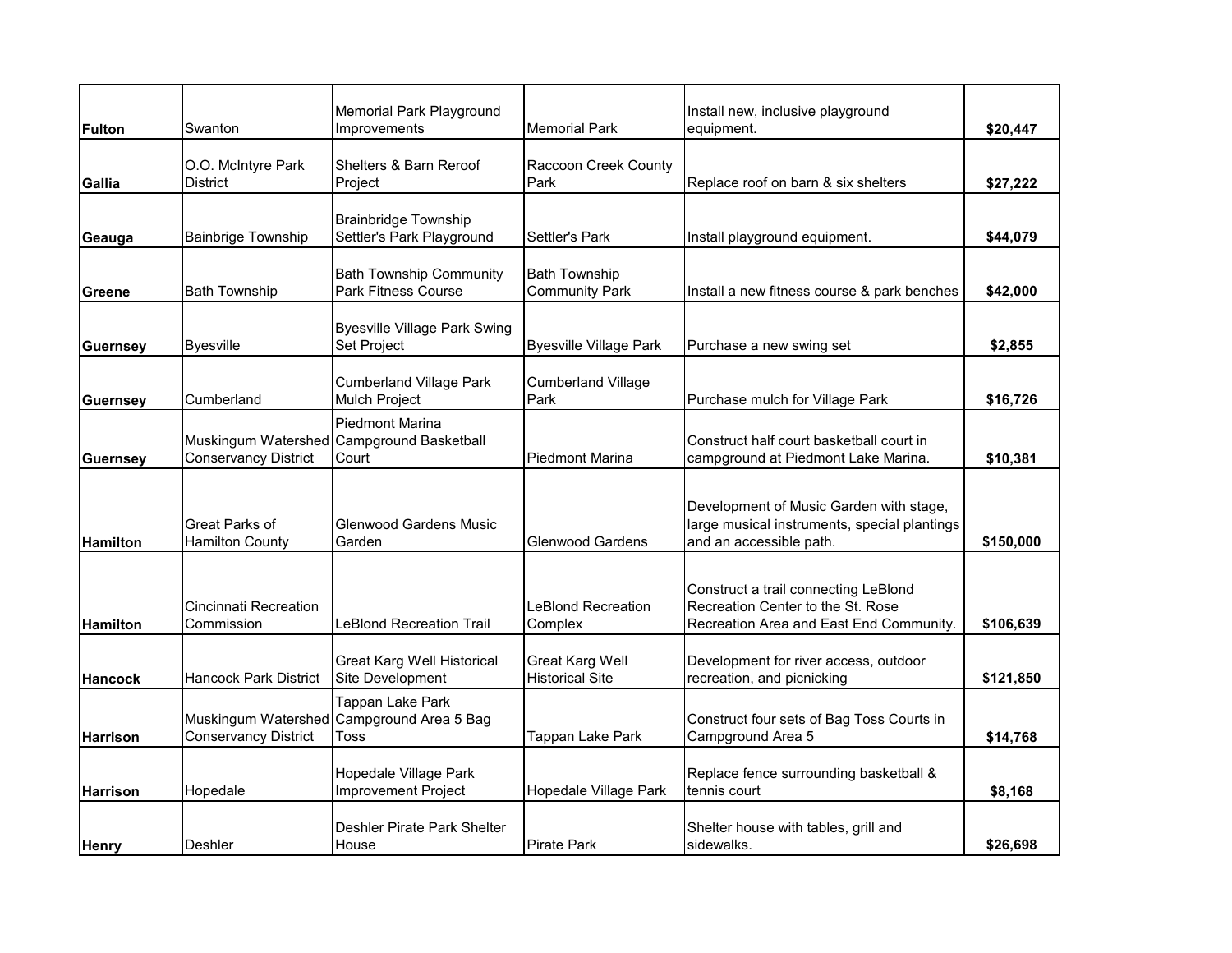|                  |                              |                                                                               | Harmony Lake, Liberty                                       |                                                                                     |          |
|------------------|------------------------------|-------------------------------------------------------------------------------|-------------------------------------------------------------|-------------------------------------------------------------------------------------|----------|
| Highland         | Hillsboro                    | Harmony Lake Playground                                                       | Park                                                        | Install playground                                                                  | \$29,985 |
|                  |                              |                                                                               |                                                             |                                                                                     |          |
| <b>Hocking</b>   | Logan                        | Mingo Park Equipment                                                          | Mingo Park                                                  | Install playground equipment                                                        | \$15,083 |
| <b>Holmes</b>    | Killbuck                     | 2021 Killbuck Park Parking<br>Lot                                             | Killbuck Village Park                                       | Add additional paved parking spaces                                                 | \$49,575 |
| Huron            | Wakeman                      | Red Cap Park Trailhead and<br>North Coast Inland Trail<br>Paving Improvements | Red Cap Park                                                | Asphalt paving of existing trail                                                    | \$35,229 |
| <b>Jackson</b>   | Wellston                     | Kelli Lambert Memorial Park<br>Renovation                                     | Kelli Lambert Memorial<br>Park                              | Replacement of existing playground<br>equipment.                                    | \$75,000 |
| <b>Jefferson</b> | Steubenville                 | Walking Track & Ball Field<br>Renovation-Jim Wood Park                        | Jim Wood Park                                               | Sealing of walking track & renovation of ball<br>field                              | \$39,000 |
| Lake             | <b>Cleveland Metroparks</b>  | <b>Whispering Woods All-</b><br>Purpose Trail Rehabilitation                  | <b>Cleveland Metroparks</b><br>North Chagrin<br>Reservation | Repair pedestrian trail bridge and repair<br>sections of paved trail                | \$53,790 |
| Lake             | Mentor                       | <b>Mentor Outdoor Fitness</b><br>Station                                      | <b>Civic Center Park</b>                                    | Install outdoor fitness equipment                                                   | \$28,781 |
| Licking          | <b>Licking Park District</b> | Nature Playscape at Infirmary<br><b>Mound Park</b>                            | <b>Infirmary Mound Park</b>                                 | Install Phase 2 of natural playground.                                              | \$42,750 |
| Licking          | Newark                       | Horns Hill Playground &<br>Picnic Upgrades                                    | Horns Hill Park                                             | Install accessible playground equipment<br>with support amenities                   | \$16,711 |
| Lorain           | Elyria                       | North Park Playground<br><b>Equipment Replacement</b>                         | North Park                                                  | Replacement of existing playground<br>equipment                                     | \$56,250 |
| Lorain           | Avon                         | Veteran's Park<br>Enhancements                                                | Veteran's Park                                              | Construction of a pavilion, picnic tables,<br>swing set & benches at Veteran's Park | \$42,425 |
| Lucas            | Waterville                   | Prairie Trail Park Path<br>Improvements                                       | <b>I</b> Prairie Trail Park                                 | Construct new path connector and repave<br>existing paths.                          | \$69,300 |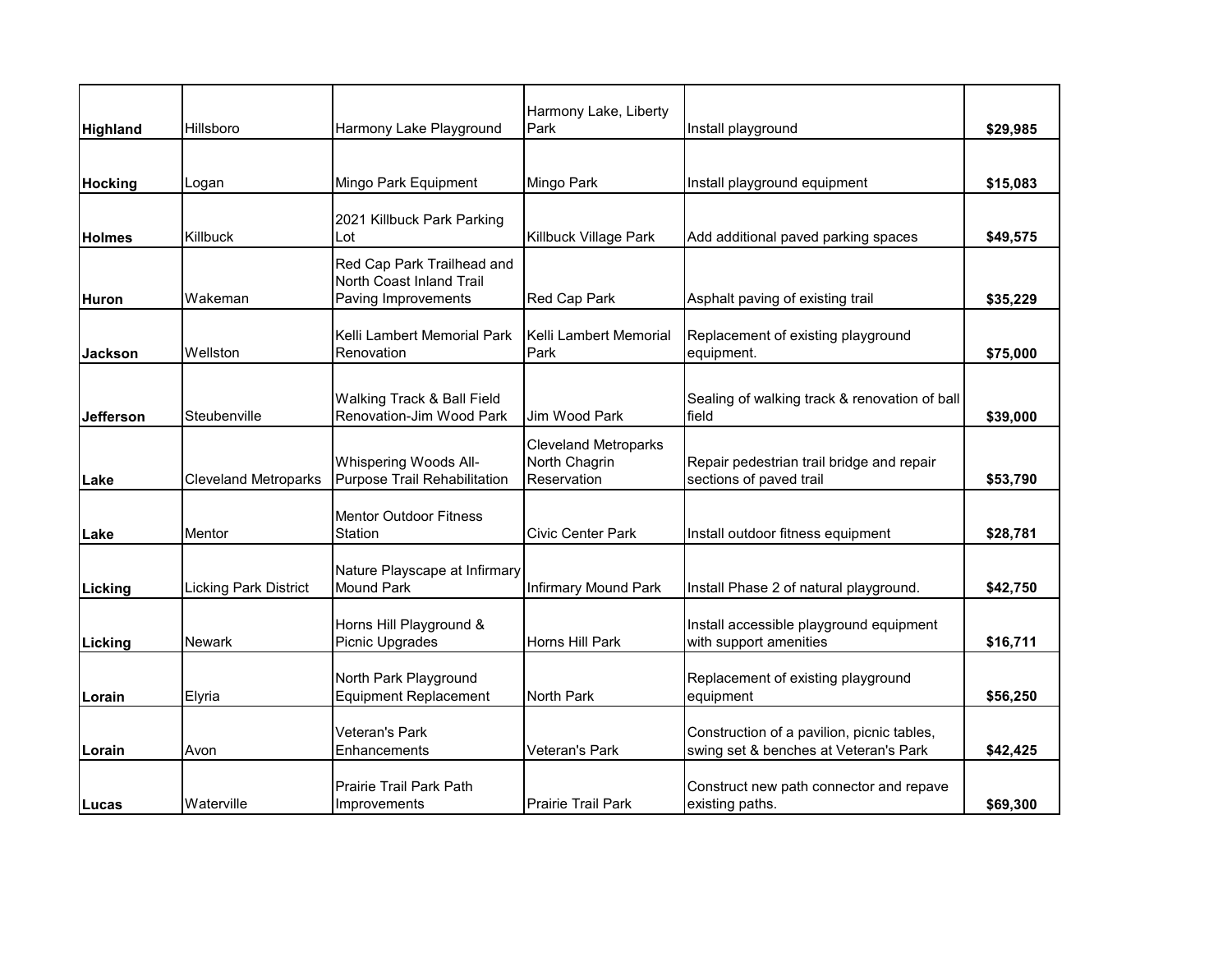| Lucas           | Toledo Division of<br>Parks, Rec. & Forestry | Ottawa Park Amphitheater<br><b>Restoration-Final Ohase</b>                       | Ottawa Park                                       | Final phase of amphitheater restoration &<br>upgrade                                   | \$77,383  |
|-----------------|----------------------------------------------|----------------------------------------------------------------------------------|---------------------------------------------------|----------------------------------------------------------------------------------------|-----------|
| <b>Madison</b>  | <b>Plain City</b>                            | Playground Equipment<br>Installation                                             |                                                   | Madison Meadows Park   Install playground equipment at new park                        | \$82,445  |
| <b>Mahoning</b> | <b>Milton Township</b><br>Trustees           | Milton Township Community<br>Park Gazebo                                         | Milton Township<br><b>Community Park</b>          | Development of new gazebo                                                              | \$55,475  |
| <b>Mahoning</b> | Youngstown                                   | Spring Common Park Safety<br>Upgrades                                            | Spring Common Park                                | Rehabilitation of existing deck & walkways<br>leading to Mahoning River access         | \$22,575  |
| <b>Mahoning</b> | <b>Mill Creek MetroParks</b>                 | Installation of Vault Restroom Mill Creek Park-Golf<br>at Mill Creek Golf Course | Course (North)                                    | Installation of a double vault restroom at<br>Mill Creek Golf Course                   | \$15,247  |
| <b>Marion</b>   | Prospect                                     | Prospect Park Improvements   Prospect Park                                       |                                                   | Develop parking lot, concrete walkway, and<br>basketball/pickleball court improvements | \$82,448  |
| <b>Medina</b>   | <b>Brunswick</b>                             | Neura Park Inclusive<br>Playground                                               | Neura Park                                        | Develop an inclusive playground.                                                       | \$61,040  |
| <b>Meigs</b>    | Syracuse                                     | <b>Syracuse Municipal Park</b><br>Improvents - 2022                              | Syracuse Municipal Park rehabilitate batting cage | Addition of swing set, park benches, trash<br>receptacles, resurface tennis courts &   | \$24,959  |
| <b>Mercer</b>   | Center Township<br>Trustees                  | <b>Center Township Park</b><br>Improvements                                      | Centerview Park                                   | Rehabilitation of walking trail, courts, and<br>addition of playground equipment       | \$50,155  |
| <b>Miami</b>    | Miami County Park<br><b>District</b>         | Lost Creek Climbing &<br><b>Observation Tower</b>                                | Lost Creek Reserve                                | Construct a new climbing & observation<br>tower at Lost Creek Reserve                  | \$76,500  |
| <b>Miami</b>    | Troy                                         | E. Main St. (SR41) Great<br>Miami River (GMR) Access<br>Parking Lot              | E.Main St. Property<br>(Parcel # D08-250317       | Construct a public parking lot to provide<br>paddler access to the Great Miami River   | \$28,500  |
| <b>Monroe</b>   | Woodsfield                                   | Woodsfield Walking Trail<br><b>Fitness Project</b>                               | Woodsfield Walking<br>Trail                       | Add outdoor exercise area.                                                             | \$18,460  |
| Montgomery      | Centerville                                  | Stubbs Park Playground<br>Replacement                                            | <b>Stubbs Park</b>                                | Replacement of existing playground<br>equipment                                        | \$150,000 |
| Montgomery      | Clayton                                      | Northview Park All-Inclusive<br>Parking Lot and Path<br>Installation             | <b>Northview Park</b>                             | Construct new parking lot, new playground,<br>and walking path                         | \$36,575  |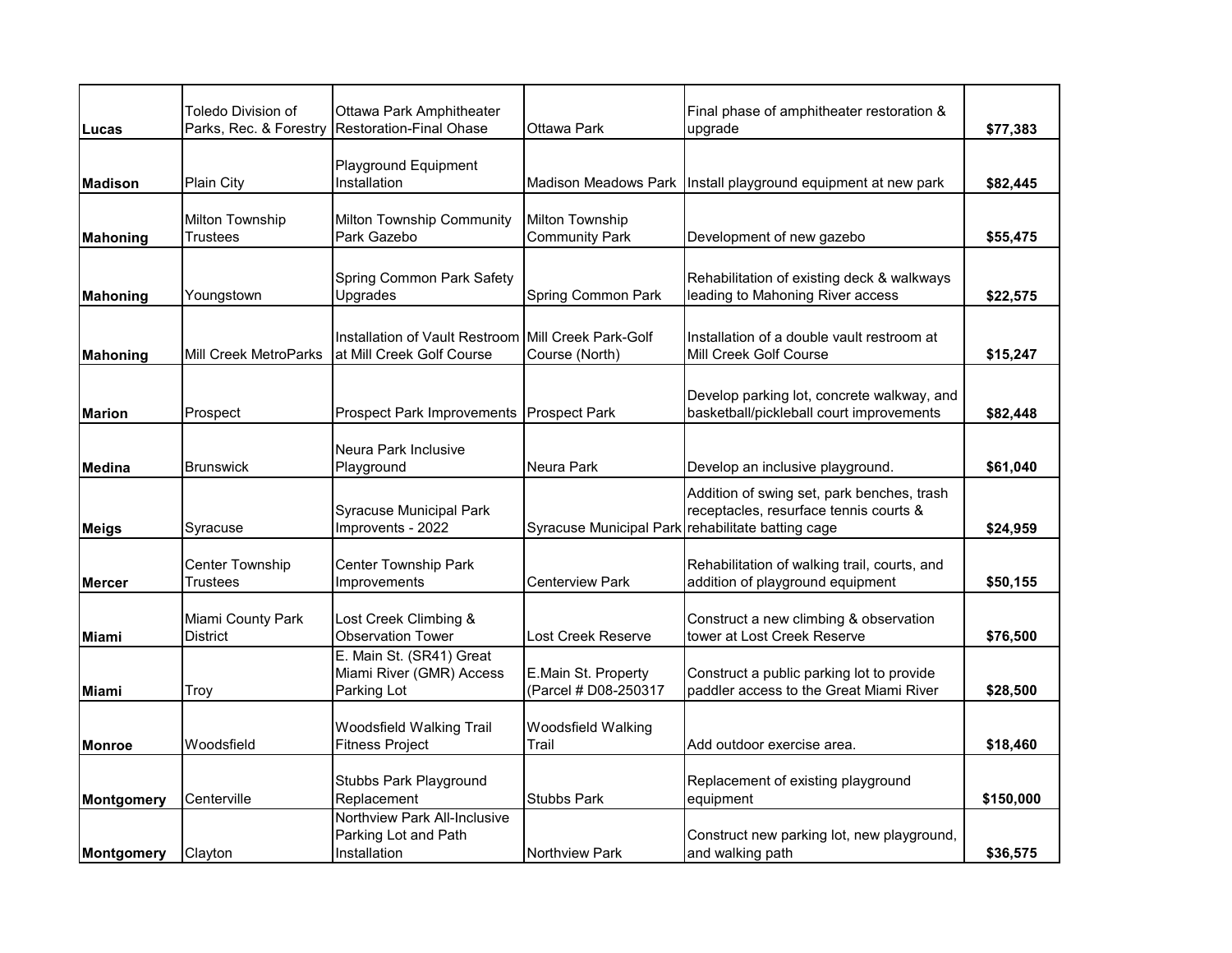| Morgan          | Morgan County<br>Commissioners              | The Grove Park Development<br>Project                          | The Grove Park                             | Construct new sidewalk, wrought iron<br>entrance and lamp posts.                                                     | \$65,494 |
|-----------------|---------------------------------------------|----------------------------------------------------------------|--------------------------------------------|----------------------------------------------------------------------------------------------------------------------|----------|
| <b>Morrow</b>   | Cardington                                  | Maxwell Park Sidewalk                                          | <b>Maxwell Park</b>                        | Develop new sidewalk to improve park<br>accessibility                                                                | \$27,380 |
| Muskingum       | South Zanesville                            | South Zanesville Park<br><b>Enhancement Project</b>            | South Zanesville Village<br>Park           | Construct a walking trail and dog park.                                                                              | \$42,301 |
| <b>Noble</b>    | Caldwell                                    | Caldwell Lake Disc Golf                                        | Caldwell Lake                              | Install a 18-hole disc golf course                                                                                   | \$13,718 |
| <b>Ottawa</b>   | Put-In-Bay Township<br><b>Park District</b> | Middle Bass Island Forested<br><b>Wetland Preerve Addition</b> | Burgundy Bay, Middle<br><b>Bass Island</b> | Acquisition of acreage to expand Middle<br><b>Bass Island Forested Wetland Preserve</b>                              | \$30,000 |
| <b>Paulding</b> | <b>Paulding County</b><br>Commissioners     | <b>Black Swamp Nature Center</b><br>Improvements               | <b>Black Swamp Nature</b><br>Center        | Improvement to the Black Swamp Nature<br>Center                                                                      | \$40,726 |
| Perry           | Perry County<br>Commissioners               | New Lexington Wetlands<br>Project                              | Lincoln Park Drive &<br>County Road 111    | Develop boardwalk to provide access to<br>wetlands.                                                                  | \$28,000 |
| Portage         | Shalersville Township                       | Shalersville Park Parking Lot<br>and Driveway                  | <b>Shalersville Park</b>                   | Development of parking lot                                                                                           | \$61,313 |
| Preble          | <b>New Paris</b>                            | Playground Development                                         | <b>New Paris Community</b><br>Park         | Development of a new playground                                                                                      | \$30,608 |
| <b>Preble</b>   | Verona                                      | Park Improvements                                              | Verona Community Park                      | Construction of a sand volleyball court, add<br>additional playground features and<br>equipment of concession stand. | \$30,000 |
| Putnam          | Leipsic                                     | Bennett Park - Handicap<br>Accessibility                       | <b>Bennett Park</b>                        | Develop walkways & accessible parking                                                                                | \$28,253 |
| <b>Richland</b> | <b>Conservancy District</b>                 | Muskingum Watershed Charles Mill Eagle Point<br>Playground     | Charles Mill Lake Park                     | Remove and replace existing playground                                                                               | \$53,749 |
| <b>Richland</b> | Shelby Park Board of<br>Commissioners       | Seltzer Park Tennis Courts<br>Rehabilitation                   | <b>Seltzer Park</b>                        | Rehabilitate two tennis courts.                                                                                      | \$38,483 |
| <b>Ross</b>     | Ross County Park<br><b>District</b>         | <b>Buzzard's Roost Pond</b><br>Boardwalk                       | <b>Earl Barnhart Nature</b><br>Preserve    | Develop a floating boardwalk on the pond<br>at Buzzard's Roost.                                                      | \$18,201 |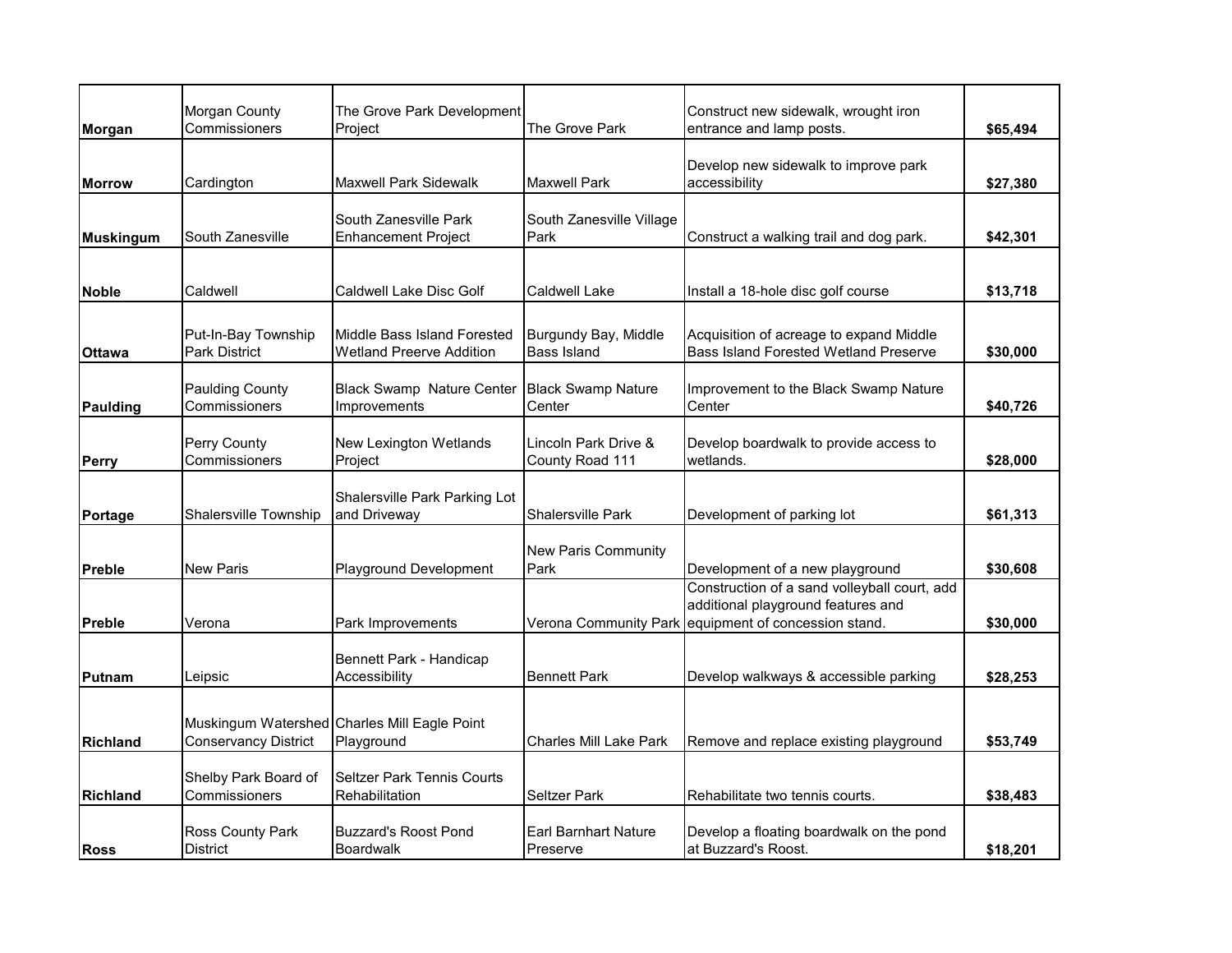| <b>Sandusky</b>   | Fremont                                                              | Rodger Young Baseball<br>Diamond Project                   | Rodger Young Park               | Relocate youth soccer fields and create two<br>new baseball diamonds. | \$60,416  |
|-------------------|----------------------------------------------------------------------|------------------------------------------------------------|---------------------------------|-----------------------------------------------------------------------|-----------|
| <b>Scioto</b>     | Valley Township<br><b>Trustees</b>                                   | Proposed Valley Township<br>Park Amphitheater              | Valley Township Park            | Construction of a new park amphitheater                               | \$40,782  |
| <b>Seneca</b>     | Hopewell Township                                                    | Meadowbrook Park                                           | Meadowbrook Park                | Utility upgrades to the East Campground                               | \$35,003  |
| <b>Shelby</b>     | Anna                                                                 | <b>West Entrance Resurfacing</b><br>and Additional Parking | Village of Anna Park            | Development of accessible parking lot                                 | \$31,967  |
| <b>Stark</b>      | <b>Stark County Park</b><br><b>District</b>                          | Petros Lake Park Restrooms                                 | <b>Petros Lake Park</b>         | Development of restrooms                                              | \$125,000 |
| Summit            | <b>Boston Heights</b>                                                | <b>Matthew Thomas Park</b><br><b>Master Plan</b>           | <b>Matthew Thomas Park</b>      | Develop 10-ft. wide asphalt loop trail                                | \$121,000 |
| Summit            | <b>New Franklin</b>                                                  | Pickleball/Tennis Courts at<br><b>Sisler Park</b>          | <b>Sisler Park</b>              | Development of Pickleball/Tennis Courts                               | \$52,791  |
| <b>Trumbull</b>   | Cortland                                                             | <b>Willow Park Restroom</b><br>Improvements                | <b>Willow Park</b>              | Replacement of existing restroom facility                             | \$60,961  |
| <b>Trumbull</b>   | Hubbard                                                              | Waugh Park Improvements                                    | Waugh Park                      | Install new playground equipment                                      | \$20,975  |
| <b>Tuscarawas</b> | Muskingum Watershed Campground Area 3<br><b>Conservancy District</b> | <b>Atwood Lake Park</b><br><b>Basketball Court</b>         | Atwood Lake Park                | Construct half court basketball court in<br>campground area 3         | \$34,875  |
| <b>Tuscarawas</b> | <b>Mineral City</b>                                                  | <b>Conversion of Tennis Courts</b><br>to Pickleball Courts | Village of Mineral City<br>Park | Convert tennis court to pickleball court                              | \$5,652   |
| Tuscarawas        | <b>Tuscarawas County</b><br>Park Department                          | Norma Johnson Center -<br>Parking Improvements             | Norma Johnson Center            | Improve parking area                                                  | \$4,125   |
| Union             | Plain City                                                           | <b>Basketball Court Renovation</b>                         | <b>Pastime Park</b>             | Resurface and upgrade basketball court                                | \$82,206  |
| Van Wert          | Convoy                                                               | Convoy Village Square Park                                 | Convoy Village Square<br>Park   | Development of a downtown pocket park                                 | \$45,000  |